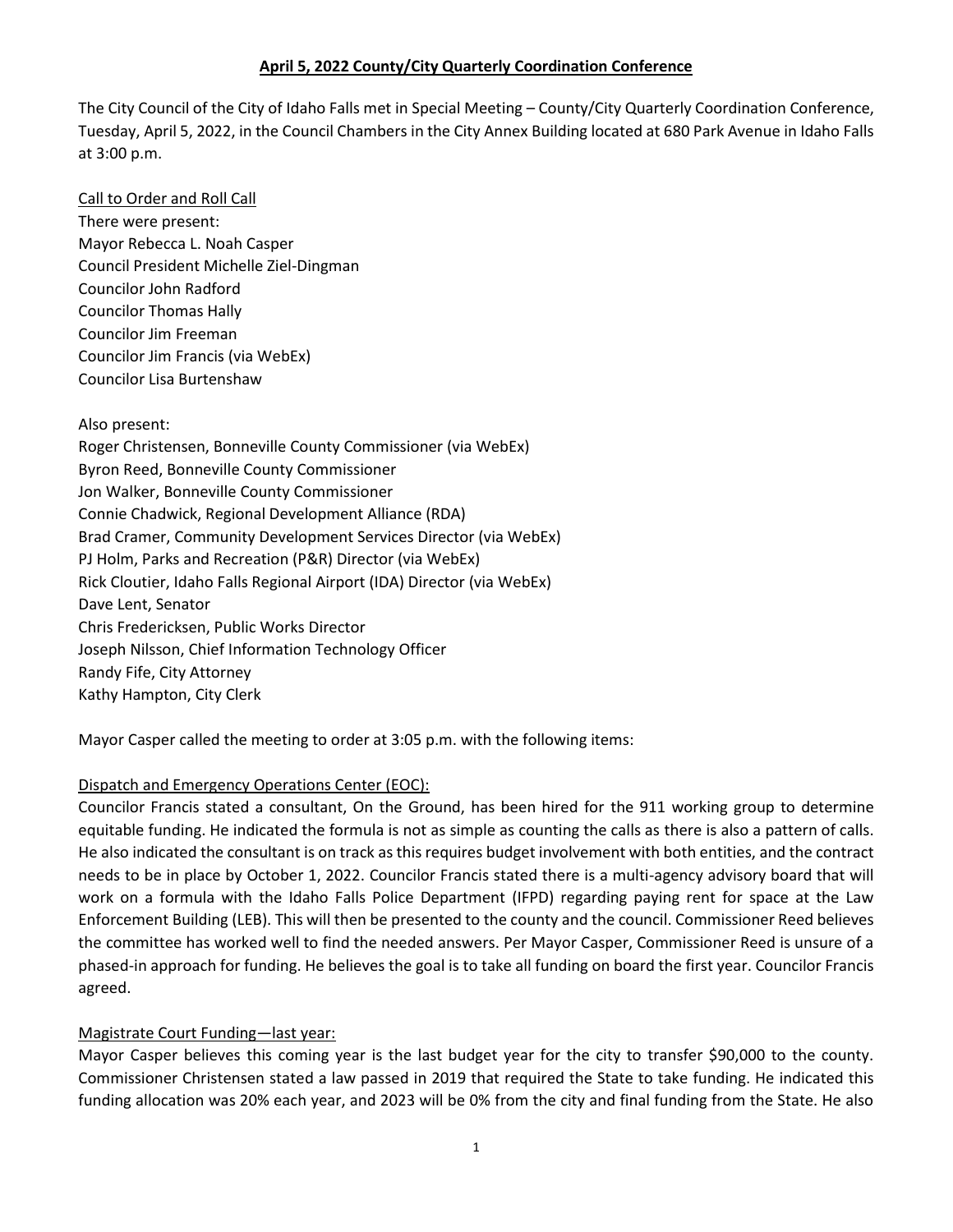stated beginning in 2024 the distribution of the Liquor Fund will be 51% to the county and 49% to the city. He indicated House Bill (HB) H643 negotiated these amounts.

#### Eastern Idaho Regional Wastewater Association (EIRWWA) Progress:

Commissioner Christensen stated in approximately 2000 there was a Joint Powers Agreement (JPA) with several cities and counties for the EIRWWA. He indicated there was a proposal to the City of Idaho Falls to become part of EIRWWA, in which the city chose not to have a wastewater provider outside of the area. Commissioner Christensen stated this item will be included on the May ballot to make EIRWWA a district so all property owners over five (5) acres would have to petition to get into the district. He indicated most individuals opted in although there was concern with lift stations and capacities. He noted the city chose not to opt in due to Sandy Downs and the Sand Creek Golf Course.

### Implementation of H735aaS (House Bill re: Public Defense and County Indigent Fund):

Commissioner Christensen stated this is a combination of public defense with the State taking over for three (3) years during transition. He noted this was supported by the Association of Idaho Cities (AIC). He indicated for the next two (2) years the State will pay the county the amount of money that was levied in 2019 for public defense, noting the county will have to eliminate this levy. He also indicated this will provide proposed tax relief in the amount of \$33M State-wide. He explained this money will be taken out of reserves, and in Fiscal Year (FY) 2025 \$20M will come off the top of revenue sharing. It is anticipated the growth will come back in 2027. Commissioner Christensen stated the Indigent fund will go away although this will be required to be taken out of the levy as well. He indicated this is good, as the county will not have to deal with the fund anymore, although this will affect the future 3% base. He noted the majority of indigent cases happen inside populated areas. Councilor Radford questioned employees of the county going to public defense. Commissioner Christensen explained the grants from the State, stating during the two-year transition these individuals will be employed by the county with money from 2019. He indicated wage increases were not addressed so the levy can continue for two (2) years. He also indicated there is a study committee to determine the status of the employees for any transition. Mayor Casper stated AIC indicated cities use less than 1% of public defense, the remaining is IFPD enforcing State law. She believes a compromise occurred.

### Fairgrounds/Sandy Downs Planning:

Mayor Casper believes these facilities are creating collaboration. Commissioner Reed stated the fairgrounds continue to grow. He provided a brief update on the buildings and the Jr. Posse. He also stated this building was designed to be used year-round and rent of the buildings has helped pay for upgrades to the fairgrounds. Commissioner Reed indicated the Road and Bridge Department is looking for a sand and salt shed in this area to prevent long distance hauling. He also indicated they are looking at a spot on the fairgrounds or on Sandy Downs, if the city would desire, as they believe the city could benefit from a shed as well. He noted the county would participate in cost sharing. Mayor Casper stated this would need to be discussed with Public Works and P&R liaisons. Commissioner Reed is hopeful for construction of a shed this summer. He explained the location per the provided slide. Brief discussion followed including a paid campground facility, the adjacent utilities, the BMX track, the Tautphaus Park Master Plan, and moving soccer fields from the soccer complex per the IDA overlay zone.

### IDA Air Service Development and Planning:

Council President Dingman stated 2019 was a record year for enplanements, 2021 was 25% higher than 2019, and there were 3.5M pounds of cargo, which was 29% higher than 2019. She believes IDA provides a large economic benefit and impact to the community via individual and business perspective. She noted there are 14 non-stop destinations, and she announced additional upcoming direct flights. Council President Dingman stated construction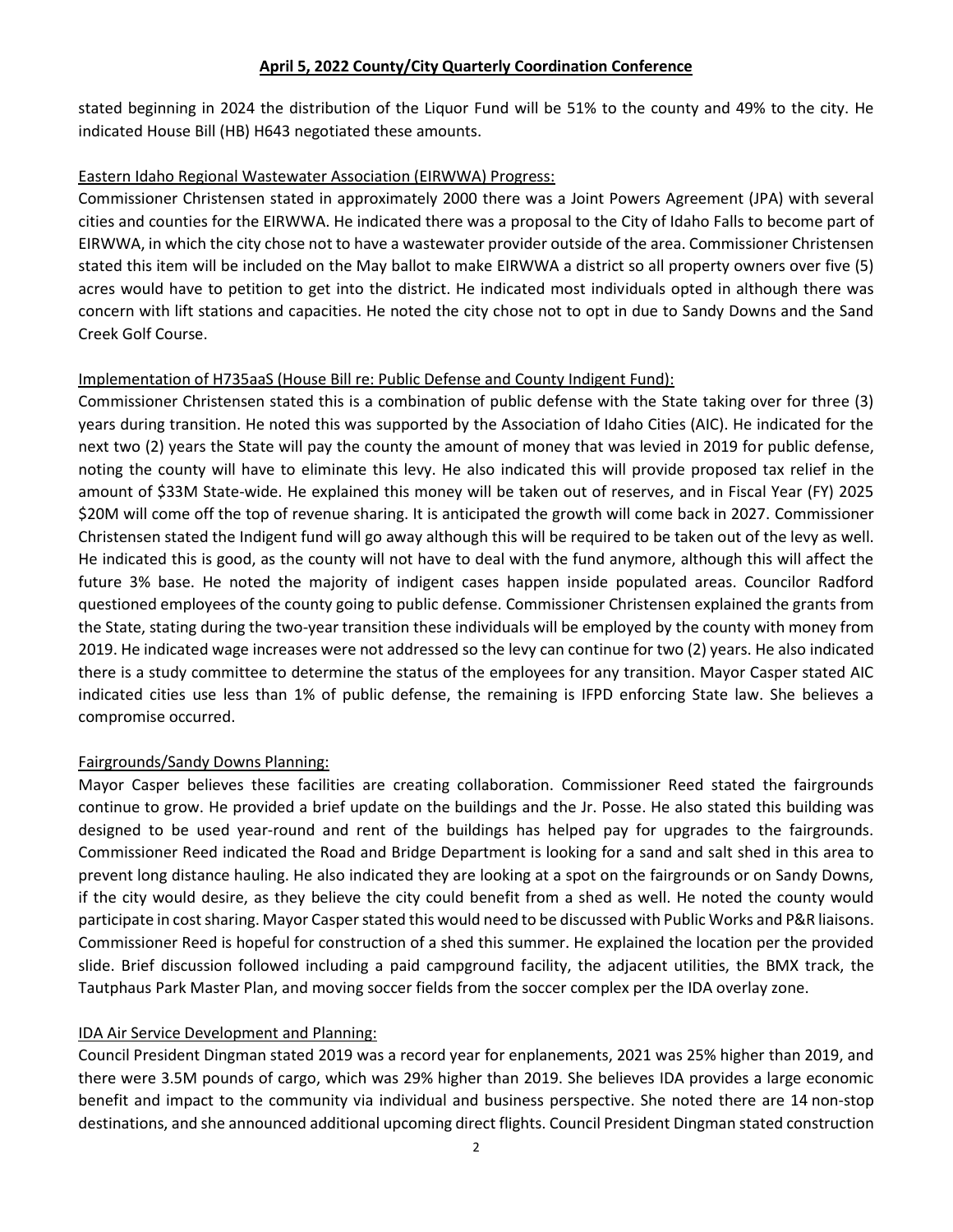at IDA is almost completed with more construction to occur, noting 2024 construction will include a new air traffic control tower. She also stated parking issues are being discussed with the IDA board. Councilor Hally stated car rental revenue was \$1.2M for January and February, which is one (1) of the highest rates in the nation. Mayor Casper stated a percentage of car rentals is being allocated to parking improvements. Council President Dingman noted the restaurant services in IDA have also expanded. Councilor Freeman stated the Jackson Airport runway will be closed for approximately 80 days noting all flights will be diverted to Idaho Falls and Bozeman. Brief comments followed including the effects of Coronavirus (COVID-19), and the City Council becoming the official IDA Board. Mayor Casper also noted Greater Idaho Falls Transit (GIFT) will be coming in June.

### Review and Discussion: 2022 Legislative Session and 2023 Session Goals:

HB635, regarding annexation, was discussed mainly for the Boise area. Mayor Casper believes this discussion also included a racetrack in Northern Idaho, and a pending lawsuit with Star/Middleton will be resolved. She is unsure of Peace Officer Standards and Training (POST), and H529 (eliminating motor vehicle registration stickers – Commissioner Walker believes this is important to pay attention to as it could cause issues with law enforcement). Mayor Casper stated this item will be discussed again in the future.

## Briefing and Discussion: Future Plans for Bonneville County Technology Center (BCTC):

Mayor Casper stated the goal is to stand up a community-wide workforce training center. She provided a history of a jointly owned asset between Bonneville County, Idaho Falls, and the RDA which began in 1993. She indicated the county put up the land at 101 Technology Drive with some funding, the city contributed money including utilities, and RDA funded the center as part of a secured grant match of federal funding from the Economic Development Administration (EDA). Ms. Chadwick explained the revolving loan fund, stating EDA had several stipulations on the funds, which made it difficult to lend to qualified businesses. She also explained that through the process, RDA become more conservative for lending, therefore, the fund began to increase, which is still available. Mayor Casper stated the length of the committed time was 20 years, and regular reporting was submitted to EDA, although by 2013 enough turnover occurred that the institutional knowledge was lost. She noted she traveled with Dana Kirkham, who was on the board at the time, to obtain additional information. This information was brought toward Dana Briggs, the city's former Economic Development Coordinator, who helped pieced the history together. Mayor Casper stated the EDA has officially de-federalized the loan, although the asset (the county-owned building) must still be managed. She indicated there has been a mutual decision that there is a need for this facility. Commissioner Reed stated the committee met to determine a need to support a workforce facility. The committee found overwhelmingly that the need was great as it is difficult to obtain specialized skilled individuals which would support the facility, although, they could not commit any funding to stand up the facility. It then transformed to College of Eastern Idaho (CEI) to stand up. Senator Lent expressed his appreciation to all those who serve the community. He stated through his previous experiences he lived through many transitions. He believes Eastern Idaho is at the beginning to build out the capacity that the rest of the State has. He indicated he has been working on this for two (2) years and is seeing many national trends. He believes there's the opportunity to have the workforce development center and to have the capacity to build high schools and specialized skills. Senator Lent commended Ms. Kirkham and Ms. Briggs. He wants employable jobs that could support families. He indicated 35-40% of individuals graduate from college, and college has been used as a threshold. He believes this is important, the timing is right, there is access to funds, and this is a benefit to those who live here. Commissioner Reed explained the history of the building. He believes this fulfills the original purpose of the grant and the original intent. He stated the county has agreed to transfer the building to CEI and per discussion with CEI President Rick Aman, President Aman believes the building will be perfect. He indicated the RDA money will help put the building in useful condition, and the city would have to agree to the transfer. Mayor Casper stated the expectation is to draft an agreement signed by all three (3) parties for approval of the building for CEI. The goal for this agreement is prior to October 1